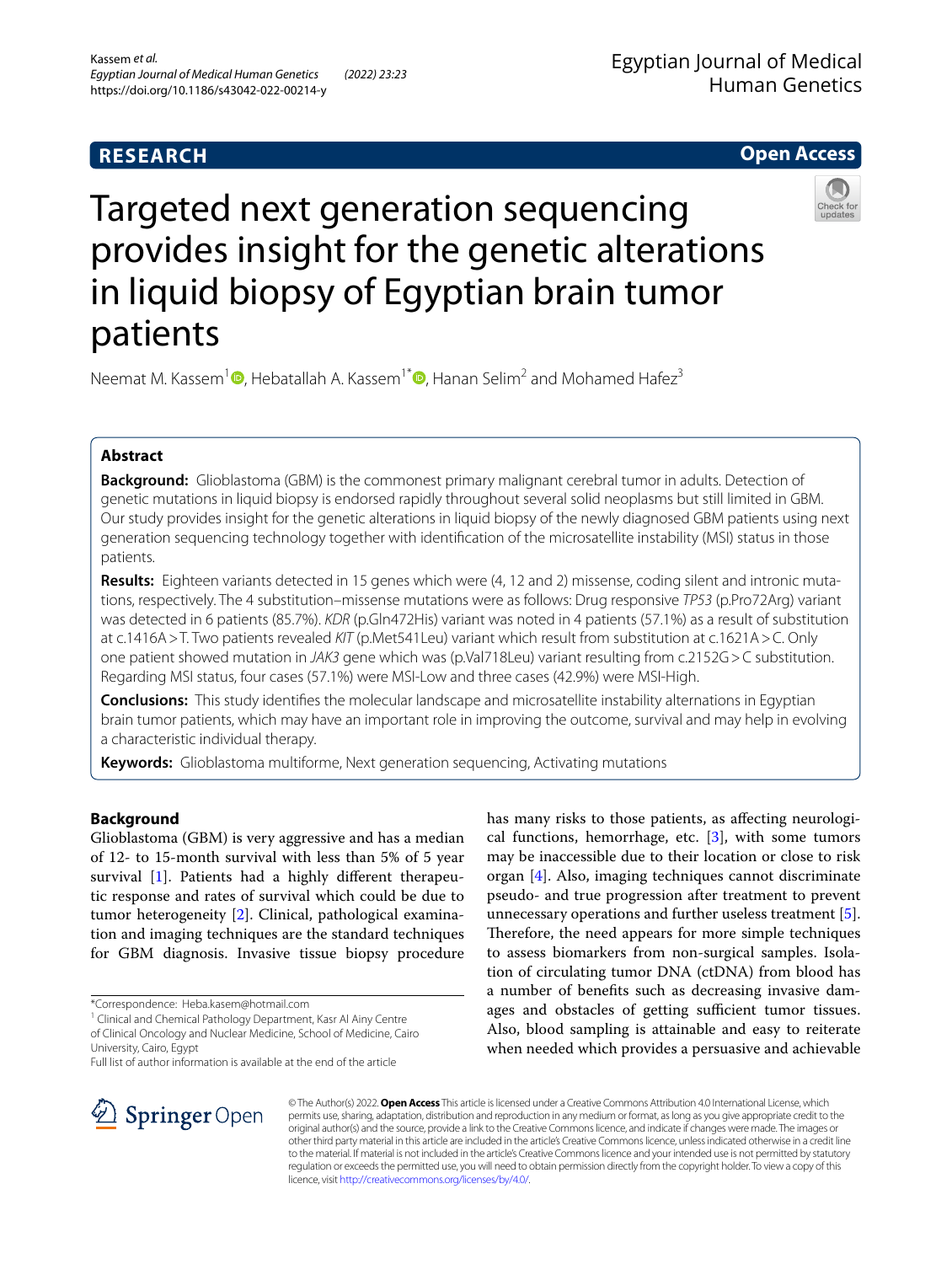method to estimate the characteristics of cerebral tumors  $[6]$  $[6]$ . However, few presence of ctDNA in blood is a signifcant challenge for tumor biomarker testing availability and its translation clinically [[7\]](#page-7-1). Incorporation of histological and genetic evaluation is recommended in GBM, with many genes involved such as isocitrate dehydrogenase 1 and 2 mutations, 1p/19q chromosomal codeletion and point mutations in tumor protein 53, etc. [\[8](#page-7-2)]. Using next generation sequencing (NGS) in estimation of genetic alternations in liquid biopsy has been grown rapidly across several solid tumors [\[9](#page-7-3)] but still limited in GBM especially in Egypt. Many studies revealed mutations in blood of GBM patients such as Piccioni et al. [[10\]](#page-7-4) who has used NGS in ctDNA analysis of advanced glioblastoma patients and has observed mutations in TP53, PDGFRA and NF1 genes, etc. Another study had 33 GBM patients showed mutations in *TP53, EGFR and MET* genes, etc. [[11](#page-7-5)].

# **Study objectives**

Our study provides insight for the genetic alterations in liquid biopsy of the newly diagnosed GBM patients using targeted next generation sequencing technology together with identifcation of the microsatellite instability (MSI) status in those patients.

## **Methods**

## **Participants and sample preparation**

This pilot prospective study included 7 newly diagnosed brain tumor patients and was performed from Dec. 2019 to Jun. 2020. DNA was isolated from blood samples by QIAamp® DNA Mini kit—Catalogue Number ID: 51304 as stated by the manufacturer guidance. Concentration, quality and amplifability of the isolated DNA samples have been tested before further processing [\[12](#page-7-6)].

# **Sequencing and data analysis**

Preparation of the libraries was done by Illumina AmpliSeq™ Cancer Hotspot Panel v2, Catalogue Number: 20019161 detecting 50 genetic mutations. Libraries were examined by 2100 Bioanalyzer instrument using DNA 1000 kit—Catalogue Code: 5067-1504 with the anticipated PCR yield 186–277 bp. Patients' libraries were combined to reach a fnal sequencing library which ran using MiSeqDx system with read length of  $2 \times 150$  bp and approximately 17  $h$  to finalize the run [[9\]](#page-7-3). Checking each run quality was done by determining specifcations depending on PhiX libraries that provide a cluster density of 865–965  $k/mm^2$  clusters passing filter for v2 technology, as well as, run's quality score is evaluated. The percentage of bases more than the  $Q30$  is averaged over the whole run with a quality score for v2 technology more than 80% bases higher than the Q30 on  $2 \times 150$  bp.

Sequence reads was aligned to the Genome Reference Consortium Human Build 37 (GRCh37).

# **Detection of microsatellite instability (MSI) in studied patients**

Mononucleotide markers were recommended in the detection of MSI. Thus, we identified 3 mononucleotide markers: BAT25, BAT26 and NR27, according to manufacturer protocol and data were analyzed using Agilent 2100 Bioanalyzer system [[12](#page-7-6)].

## **Results**

Seven patients were included with 6/7 (85.7%) patients were males. The median patient age was 50 years (range 23–58). Right-sided tumor site was common among our patients 5/7 (71.4%). By MRI brain scan, the median size of the tumor was  $5 \text{ cm}$  (4–6 cm). The clinicopathological features of our patients are described in Table [1](#page-1-0). Variant allele frequency (VAF) of each variant (Table [2](#page-2-0)) and primary analysis revealed 28 mutations (Table [3](#page-3-0)). Four variants out of 28 were not found in Catalogue

<span id="page-1-0"></span>**Table 1** Clinicopathological features of studied population

| <b>Patient's features</b>   | Number; 7       |
|-----------------------------|-----------------|
| Age in year                 |                 |
| Median                      | 50              |
| $Mean \pm SD$               | $46.3 \pm 12.4$ |
| Range                       | $23 - 58$       |
| Gender                      |                 |
| Males                       | $6/7$ (85.7%)   |
| Females                     | 1/7(14.3%)      |
| Complain                    |                 |
| Convulsion                  | 1/7(14.3%)      |
| Headache                    | 4/7 (57.1%)     |
| Limb paresis                | 2/7(28.6%)      |
| Histopathological diagnosis |                 |
| Glioblastoma grade IV       | $6/7$ (85.7%)   |
| Astrocytoma grade II        | 1/7(14.3%)      |
| Side                        |                 |
| Right                       | 5/7 (71.4%)     |
| I eft                       | $1/7(14.3\%)$   |
| <b>Bilateral</b>            | 1/7(14.3%)      |
| Site                        |                 |
| Fronto-temporal             | 1/7(14.3%)      |
| Fronto-parietal             | 2/7(28.6%)      |
| Tempro-parietal             | 2/7(28.6%)      |
| Temporal                    | 1/7(14.3%)      |
| Frontal                     | 1/7(14.3%)      |
| Diameter                    |                 |
| > 5 cm                      | 3/7 (42.9%)     |
| < 5 cm                      | 4/7 (57.1%)     |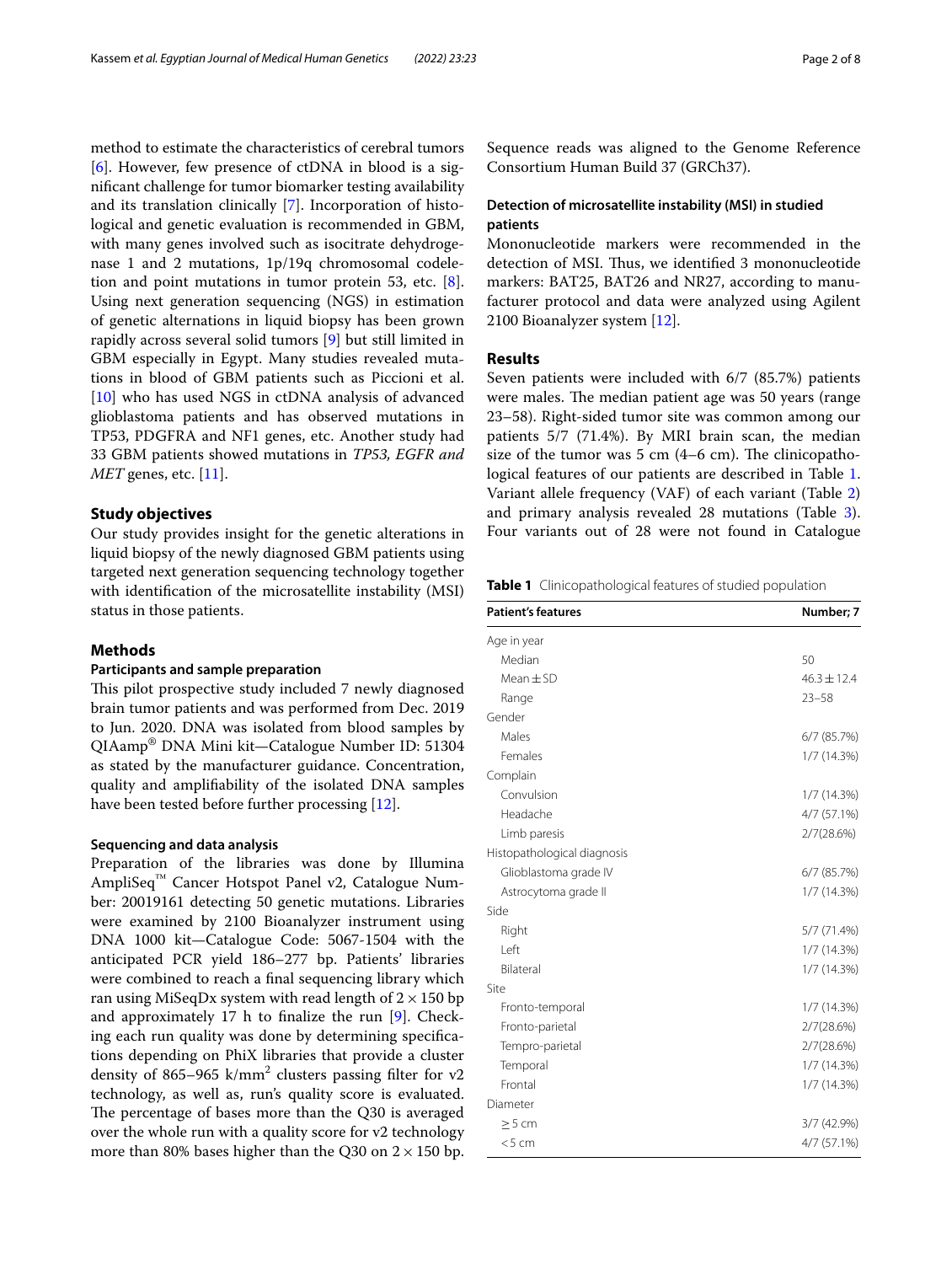| Variant                                            | No. of         | <b>P1</b>    | P <sub>2</sub> | P <sub>3</sub>                         | P <sub>4</sub> | P <sub>5</sub>          | <b>P6</b>                 | P7     |
|----------------------------------------------------|----------------|--------------|----------------|----------------------------------------|----------------|-------------------------|---------------------------|--------|
|                                                    | patients       | GBM grade IV |                | GBM grade IV GBM grade IV GBM grade IV |                | Astrocytoma<br>grade II | GBM grade IV GBM grade IV |        |
| FLT3-intronic mutation                             | 5              |              | 0.47           |                                        | 0.99           | 1                       | 0.49                      | 0.51   |
| SMARCB1-intronic<br>mutation                       | $\overline{2}$ | 0.49         |                |                                        |                |                         | 1                         |        |
| FGFR3 p.Thr653 = - cod- $7$<br>ing silent mutation |                | 0.99         | 0.99           | $\mathbf{1}$                           | 0.99           | 1                       | 0.99                      | 0.99   |
| HRAS p.His27 = - coding $2$<br>silent mutation     |                | 0.48         |                | 0.51                                   |                |                         |                           |        |
| RET p.Leu769 = - coding 7<br>silent mutation       |                | 0.47         | $\mathbf{1}$   | $\mathbf{1}$                           | 0.51           | 1                       | $\mathbf{1}$              | 0.50   |
| RET p.Ser904 = - coding $4$<br>silent mutation     |                | 0.53         | 0.50           |                                        |                | 0.49                    |                           | 0.49   |
| PDGFRA p.Val824 $=$<br>-coding silent mutation     | 3              | 0.50         |                |                                        | 0.51           |                         | 0.49                      |        |
| PDGFRA p.Pro567 $=$<br>-coding silent mutation     | $\overline{7}$ | 1            | 0.99           | 1                                      | 0.99           | 1                       | $\mathbf{1}$              | 0.99   |
| $MET p.Series178 = -cod-$<br>ing silent mutation   | $\overline{2}$ |              | 0.50           |                                        |                | 0.48                    |                           |        |
| MET p.lle377 $=$ -coding<br>silent mutation        | $\overline{1}$ |              | 0.47           |                                        |                |                         |                           |        |
| $CDKN2A p.Arq58 =$<br>-coding silent mutation      | $\mathbf{1}$   |              |                |                                        |                | 0.51                    |                           |        |
| EGFR p.Gln787 $= -cod-$<br>ing silent mutation     | 6              | 0.99         | 0.48           |                                        | 0.99           | 0.99                    | $\mathbf{1}$              | 0.51   |
| $APC$ p. Thr $1493 = -cod-$<br>ing silent mutation | $\overline{4}$ | 0.99         |                |                                        | 0.48           | 0.99                    |                           | 0.47   |
| IDH1 $p.Gly105 = -cod-$<br>ing silent mutation     | $\mathbf{1}$   |              | 0.49           |                                        |                |                         |                           |        |
| KIT p.Met541 Leu-mis-<br>sense mutation            | 2              |              |                | 0.48                                   |                | 0.47                    |                           |        |
| TP53 p.Pro72Arg-mis-<br>sense mutation             | 6              |              | 0.46           | 0.50                                   | 0.52           | 1                       | 0.51                      | 0.99   |
| KDR p.Gln472His-mis-4<br>sense mutation            |                |              |                | 0.51                                   |                | 0.16                    | 0.47                      | 0.49   |
| JAK3 p.Val718Leu-<br>missense mutation             | $\mathbf{1}$   |              |                |                                        |                |                         |                           | 0.51   |
| MSI status                                         | 7              | MSI-L        | MSI-HI         | MSI-L                                  | MSI-HI         | MSI-L                   | MSI-L                     | MSI-HI |

## <span id="page-2-0"></span>**Table 2** Assessment of variant allele frequency and MSI status

*GMB* glioblastoma, *MSI-L* microsatellite instability-low, *MSI-HI* microsatellite instability-high

of Somatic Mutations in Cancer (COSMIC) database with 5 non-coding variants were noted in the intron of a transcript and only 1 variant was a SNP in COSMIC database. Across 15 genes, there were (4, 12 and 2) missense, coding silent and intronic mutations, respectively (Fig. [1](#page-5-0)). Searching in ClinVar database, 13/18 was benign mutations, 1 variant has conficting interpretations of pathogenicity, 3 mutations were not recorded and only 1 variant was drug responsive one. Regarding missense variants, Tumor protein TP53 (*TP53* p.Pro72Arg) was detected in 6 patients (85.7%) which was a drug response mutation resulted from c.215C>G. Mutation in Kinase Insert Domain Receptor (*KDR*) gene was found in 4 patients (57.1%); 3 patients were glioblastoma multiforme grade IV and one patient was astrocytoma grade II. This mutation was p.(Gln472His) resulting from c.1416A>T and was not recorded in ClinVar. Two patients had mutation in KIT Proto-Oncogene, Receptor Tyrosine Kinase (*KIT*) gene. It was p.(Met541Leu) variant which results due to c.1621A>C and was known as a benign/ likely benign mutation in ClinVar. Only one patient revealed mutation in Janus Kinase 3 (*JAK3*) gene which was p.(Val718Leu) variant resulting from c.2152G>C and recorded in ClinVar as conficting interpretations of pathogenicity, likely benign or uncertain signifcance variant. Benign coding silent variants were noticed in the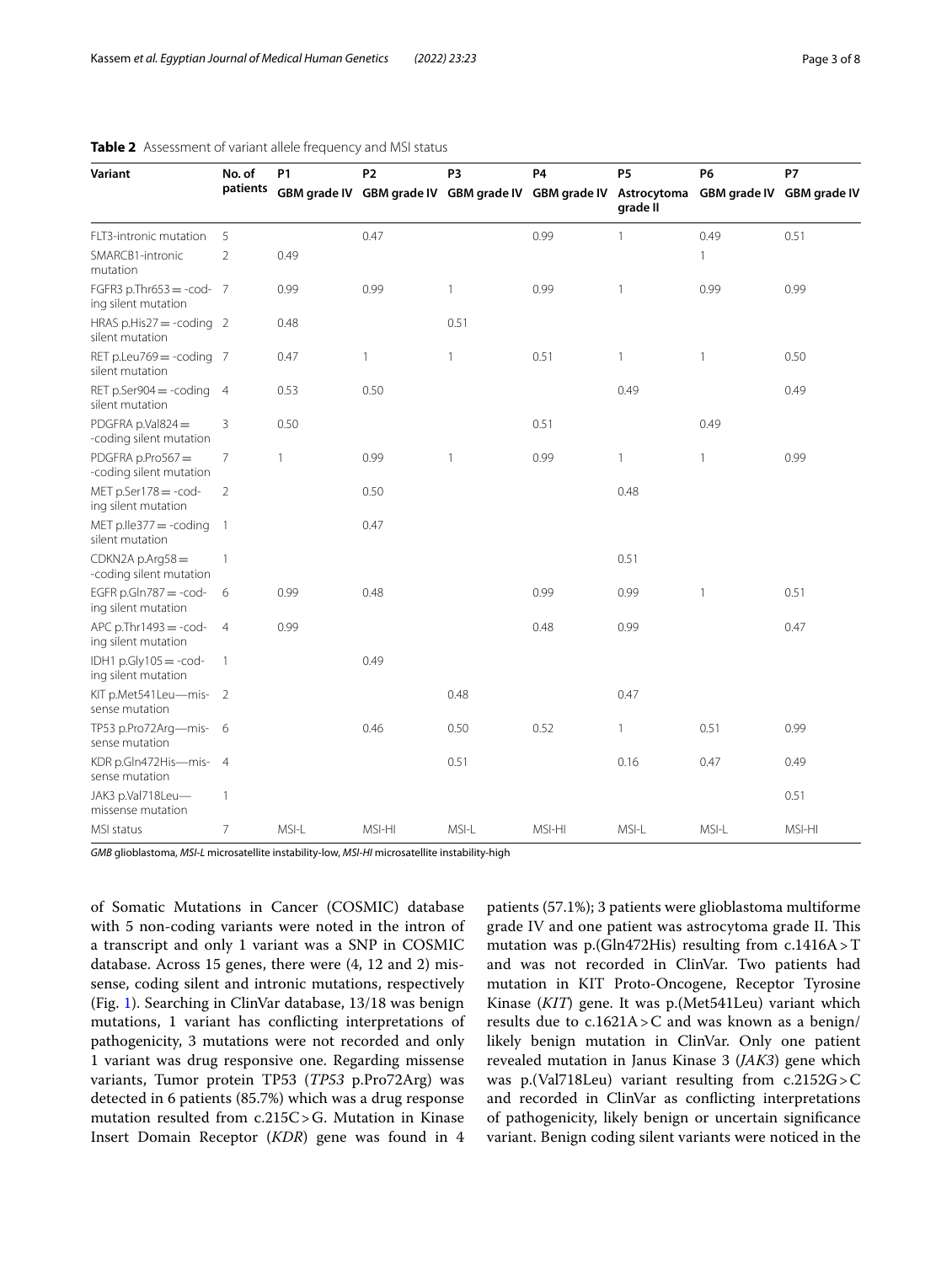<span id="page-3-0"></span>

| Gene      | Variant                                           | Substitution             | dbSNP ID                                | HGVSc                           | HGVSp                 | Number                   | In silico predictions |                   | FATHMM                                      | ClinVar                                                                                                     | COSMIC ID                  | MSI result                      |
|-----------|---------------------------------------------------|--------------------------|-----------------------------------------|---------------------------------|-----------------------|--------------------------|-----------------------|-------------------|---------------------------------------------|-------------------------------------------------------------------------------------------------------------|----------------------------|---------------------------------|
|           |                                                   |                          |                                         |                                 |                       | of cases                 | Sift                  | PolyPhen          | prediction                                  |                                                                                                             |                            | (number of<br>cases)            |
| <b>IZ</b> | A > C                                             | Missense                 | rs3822214                               | $\rm{_{\wedge}^{}}$<br>C1621A   | (Met541Leu)<br>₫      | $\sim$                   | Tolerated<br>(0.37)   | Benign<br>(0.005) | Pathogenic<br>$\left($ score 0.74 $\right)$ | Benign/likely<br>benign                                                                                     | COSM28026                  | $MSI - L(2)$                    |
| TP53      | $\bigcirc$                                        | Missense                 | rs1042522                               | $\circ$<br>c215C                | p.(Pro72Arg)          | $\circ$                  | Tolerated<br>(0.57)   | Benign<br>(0.045) | Neutral (score<br>0.36                      | response<br>Drug                                                                                            | COSM3766191<br>COSM250061  | MSI-L (3)<br>MSI-H (3)          |
| KDR       | $\stackrel{\textstyle{+}}{\triangle}$             | Missense                 | rs1870377                               | $\overline{\wedge}$<br>C.1416A. | p.(GIn472His)         | 4                        | olerated<br>(0.16)    | Benign (0.01)     | Neutral (score<br>0.07)                     | Not recorded                                                                                                | COSM149673                 | $MSI + H(1)$<br>$MSI - L(3)$    |
|           | $\begin{array}{c}\n\infty \\ \infty\n\end{array}$ | Intron                   | rs7692791                               | $C.798 + 54G > A$               |                       | $\circ$                  |                       |                   |                                             | Not recorded                                                                                                | COSN8870412<br>COSN8870413 | $MSI + I(3)$<br>$MSI - L(3)$    |
|           | <b>INDEL</b>                                      | Intron                   | rs869246746<br>rs397772062<br>rs3214870 | $c.2615-37dupC$                 |                       | 4                        |                       |                   |                                             | Not recorded                                                                                                | COSN17154192               | $MSI + H(1)$<br>$MSI - L(3)$    |
| JAK3      | $\frac{1}{2}$                                     | Missense                 | rs146837396                             | c.2152G > C                     | p.(Val718Leu)         |                          | Deleterious<br>(0.03) | Benign<br>(0.025) | Pathogenic<br>$(score\ 0.80)$               | ikely benign;<br>pathogenic-<br>significance<br>Conflicting<br>interpreta-<br>uncertain<br>tions of<br>ity; | COSM5946070                | $MSI + H(1)$                    |
| Ξ         | $\overline{C}$                                    | Coding silent rs11554137 |                                         | C.315C > T                      | $p.(G y105=)$         |                          |                       |                   | Pathogenic<br>(score 0.85)                  | Benign                                                                                                      | COSM1741220                | $MSI+ (1)$                      |
| APC       | $\begin{array}{c}\n\prec\\ \n\circ\n\end{array}$  | Coding silent            | rs41115                                 | C.4479G > A                     | $p(Thr1493=)$         | 4                        |                       |                   | Neutral (score<br>0.46)                     | Benign                                                                                                      | COSM3760869                | $MSI + I(2)$<br><b>MSI-L(2)</b> |
| EGFR      | $\begin{array}{c}\n\prec\\ \n\circ\n\end{array}$  | Coding silent            | rs1050171                               | C.2361G > A                     | $p.(Gln787=)$         | $\circ$                  |                       |                   | Pathogenic<br>(score 0.95)                  | Benign                                                                                                      | COSM1451600                | $MSI - H(3)$<br>$MSI - L(3)$    |
| CDKN2A    | $\lambda > C$                                     | Coding silent            | rs201208890                             | $\cup$<br>c.174A>               | $p.(Arg58 = )$        |                          |                       |                   |                                             | Benign/likely<br>benign                                                                                     | COSM6495276<br>COSM6495277 | $1 - 15M$<br>$\widehat{c}$      |
| MET       | $\overline{C}$                                    | Coding silent            | rs28444388                              | $\overline{\wedge}$<br>C.1131C  | $p_{\rm c}$ (lle377=) |                          |                       |                   | Neutral (score<br>0.29                      | Benign                                                                                                      | COSM5020205                | $MSI + H(1)$                    |
|           | $\overline{C}$                                    | Coding silent            | rs35775721                              | c.534C > T                      | $p(Ser178=)$          | $\sim$                   |                       |                   | Not appli-<br>cable                         | Benign                                                                                                      | COSM1579024                | $MSI - L(T)$<br>$MSI - H(T)$    |
| PDGFRA    | $\overline{\sim}$                                 | Coding silent            | rs2228230                               | $\overline{\wedge}$<br>c.2472C  | p.(Val824=)           | S                        |                       |                   | Pathogenic<br>(score 0.88)                  | Benign                                                                                                      | COSM22413                  | $MSI - L (2)$<br>$MSI - H (1)$  |
|           | A > G                                             | Coding silent            | rs1873778                               | $\frac{0}{\wedge}$<br>C.1701A   | $p.(Pro567=)$         | $\overline{\phantom{0}}$ |                       |                   | Neutral (score<br>0.02)                     | Benign                                                                                                      | COSM7410554                | $MSI + I(3)$<br>$MSI - L(4)$    |
| RET       | $\bigcirc$                                        | Coding silent            | rs1800863                               | $\frac{0}{\wedge}$<br>c.2712C   | $p(Ser904=)$          | 4                        |                       |                   | Neutral (score<br>0.27                      | Benign                                                                                                      | COSM3751779<br>COSM3751780 | $MSI + I(2)$<br>$MSI - L(2)$    |
|           | $\overline{\hat{C}}$                              | Coding silent rs1800861  |                                         | c.2307G > T                     | $p($ Leu769= $)$      | $\overline{ }$           |                       |                   | Pathogenic<br>(score 0.79)                  | Benign                                                                                                      | COSM4418405<br>COSM4418406 | MSI-L(4)<br>MSI-H(3)            |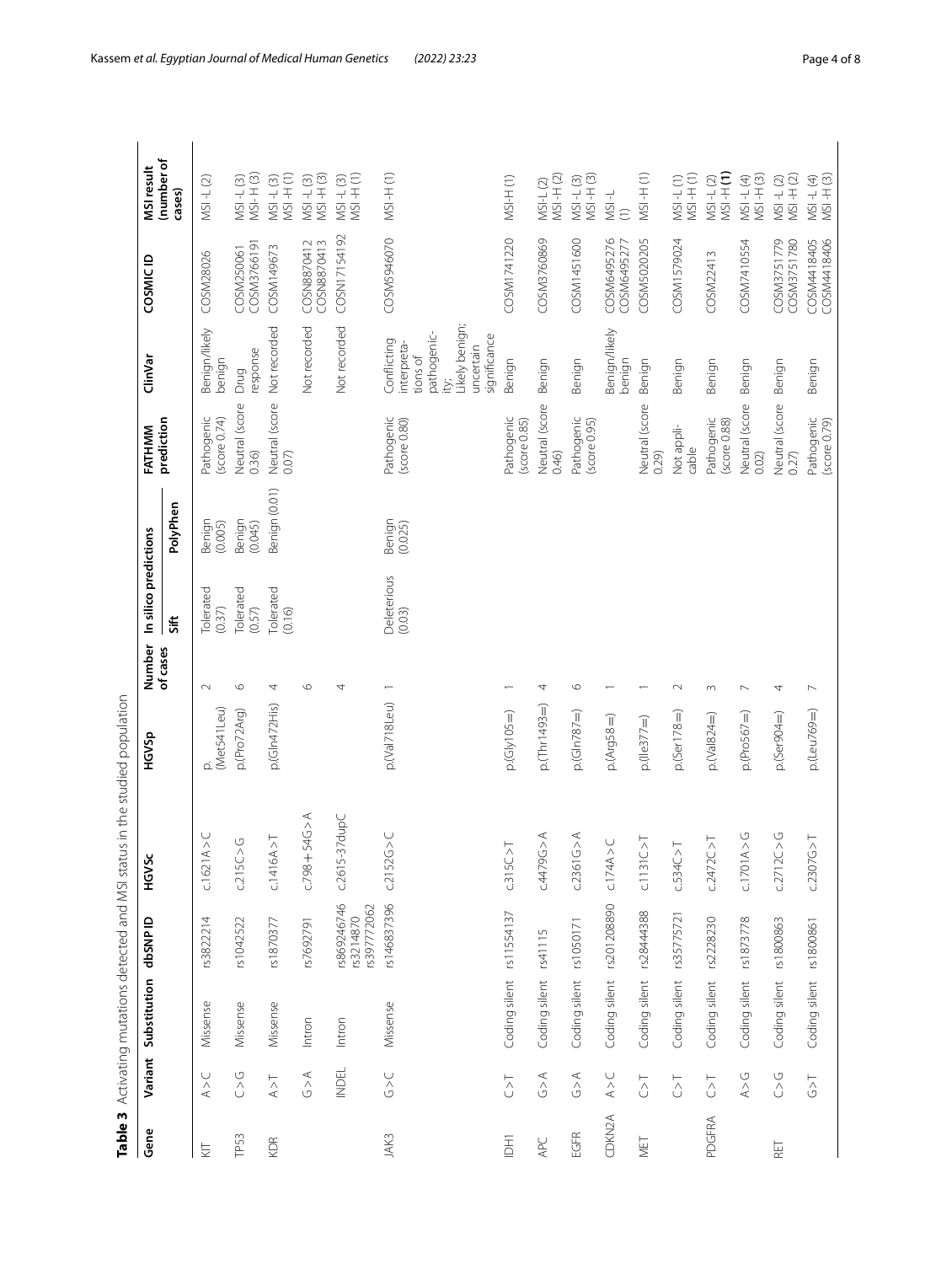|             | Table 3 (continued) |                                    |                           |                          |               |          |                              |                                |                                         |                              |                               |
|-------------|---------------------|------------------------------------|---------------------------|--------------------------|---------------|----------|------------------------------|--------------------------------|-----------------------------------------|------------------------------|-------------------------------|
| Gene        |                     | Variant Substitution dbSNPID       |                           | š<br>у5<br>Э             | HGVSp         |          | Number In silico predictions | FATHMM                         | ClinVar                                 | COSMIC ID                    | MSI result                    |
|             |                     |                                    |                           |                          |               | of cases | PolyPhen<br>Sift             | prediction                     |                                         |                              | (number of<br>cases)          |
| HRAS        | V<br>∩              | Coding silent rs12628              |                           | $\geq$<br>$\overline{3}$ | $p(His27=)$   |          |                              | Neutral (score Benign<br>0.07  |                                         | COSM3752426<br>COSM249860    | $MSI - L(2)$                  |
| FGFR3       | 62 <sup>4</sup>     | Coding silent rs7688609            |                           | C.1959G > A              | $p.(Thr653=)$ |          |                              | Pathogenic<br>(score 0.70)     |                                         | Not recorded COSM7410552     | $MSI + (3)$<br>MSI-L(4)       |
| FLT3        | $\frac{1}{2}$       | Intronic                           | rs2491231                 | $C.1310-3T > C$          |               |          |                              | 0.02)                          | Neutral (score Not recorded COSM3999060 |                              | $MSI + (3)$<br>$MSI - L(2)$   |
| SMARCB1 G>A |                     | Intronic                           | rs5030613                 | $C.1119 - 416 < \lambda$ |               |          |                              | Neutral (score Benign<br>0.03) |                                         | COSN17135779<br>COSM1090     | $MSI - L(2)$                  |
| PIK3CA      | $\lambda > 0$       | Intron                             | rs3729674                 | $-40A > 0$<br>c.352      |               |          |                              |                                | significance<br>Uncertain               | COSN26959779<br>COSN26959780 | $MSI + I(2)$<br>$MSI - L(3)$  |
| STK11       | $\frac{1}{2}$       | Intron                             | rs2075606                 | $C.465 - 511 > C$        |               |          |                              |                                | significance<br>Uncertain               | COSN6666958                  | MSI-H(1)<br>$MSI - L(2)$      |
| ERBB4       | A > G               | Intron                             | rs839541                  | $+58A > G$<br>C.421      |               |          |                              |                                | Not recorded                            | COSN19690034<br>COSN27007111 | MSI-L(1) MSI<br>$\frac{1}{2}$ |
|             | <b>INDEL</b>        | Splice region rs67894136<br>Intron | rs397987661               | $C.884-7$ dell           |               |          |                              |                                | Not recorded                            |                              | MSI-L(4) MSI<br>$+$ (3)       |
|             | <b>INDEL</b>        | Splice region<br>Intron            | rs748883732               | $C.884 - 8$ 884-7de ITI  |               |          |                              |                                | Not recorded                            |                              | $MSI + I(1)$<br>$MSI - L(1)$  |
| NPM1        | <b>INDEL</b>        | Intron                             | rs397792554<br>rs34323200 | $c.847 - 5$ delT         |               |          |                              |                                | Not recorded                            |                              | MSI-L(4)<br>MSI-H(3)          |
| CSF1R       | $\geq$              | 3-prime UTR                        | rs386693509               | c.*35_*36delCAinsTC      |               |          |                              |                                | significance<br>Uncertain               |                              | MSI -L (4)<br>MSI -H (3)      |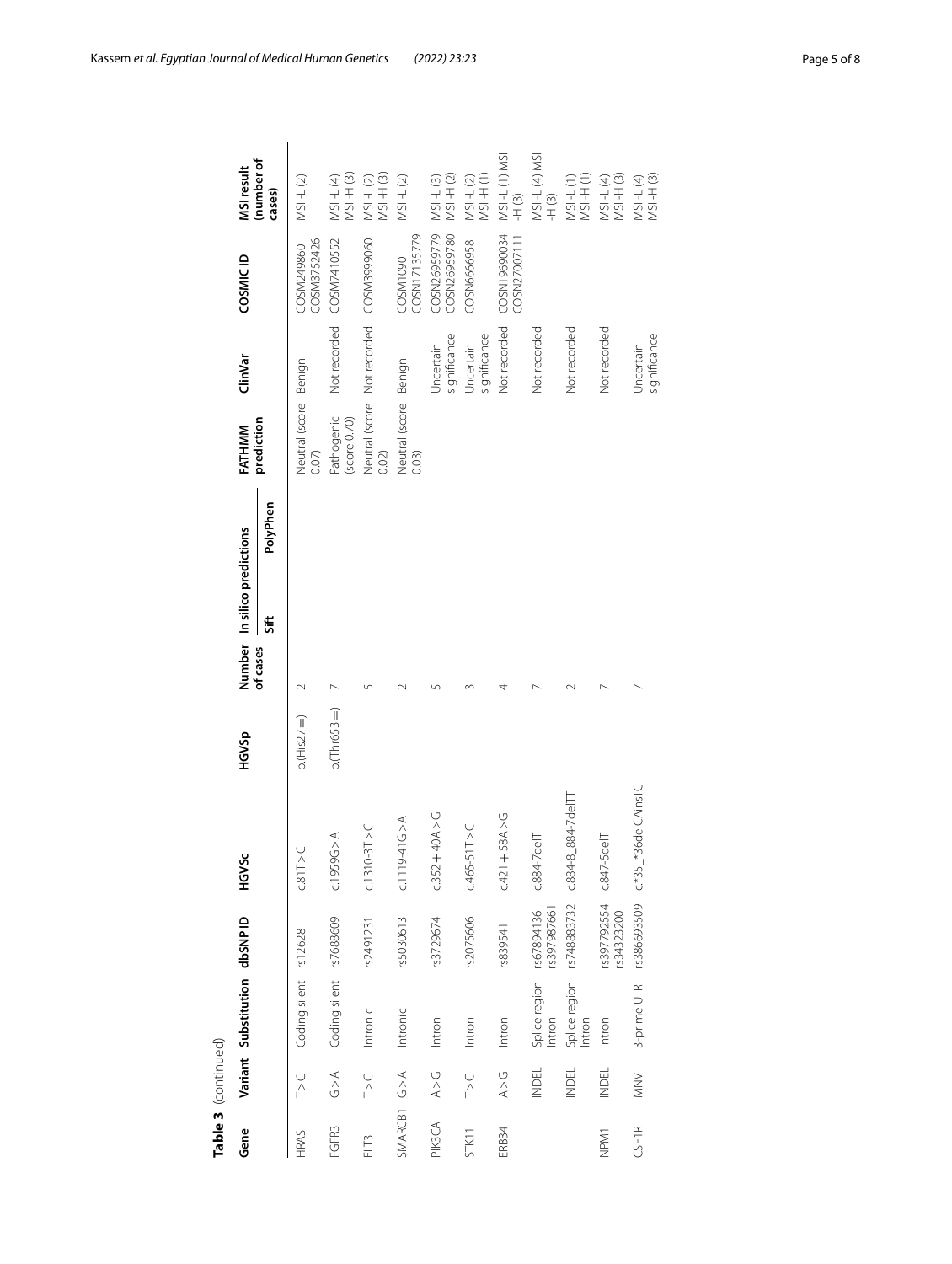

<span id="page-5-0"></span>following genes: Isocitrate dehydrogenase  $(NADP(+))$ 1 (*IDH1*), APC Regulator of WNT Signaling Pathway (*APC*), Epidermal Growth Factor Receptor (*EGFR*), Cyclin Dependent Kinase Inhibitor 2A (*CDKN2A*), HRas Proto-Oncogene, GTPase (*HRAS*). These mutations were  $p.Gly105=$ ,  $p.Thr1493=$ ,  $p.Gln787=$ , p.Arg58=, and p.His27=, respectively, which result from c.315C>T, c.4479G>A, c.2361G>A, c.174A>C and c.81T>C, respectively. MET Proto-Oncogene, Receptor Tyrosine Kinase (*MET*) gene mutation showed 2 benign variants p.(Ile377=) and p.(Ser178=) due to  $c.1131C > T$ and c.534C>T, respectively. Two benign variants were detected in platelet-derived growth factor receptor A (PDGFRA) gene, p.Val824= and p.Pro567= which result from  $c.2472C > T$ , and  $c.1701A > G$ , respectively. Ret Proto-Oncogene (*RET*) gene revealed 2 benign variants,  $p$ .Ser904 = due to  $c$ .2712C > G and  $p$ .Leu769 = due to c.2307G>T. Fibroblast growth factor receptor 3 (*FGFR3*) gene revealed p.(Thr653=) due to  $c.1959G > A$ which is not recorded in ClinVar. Two intronic mutations were noticed in Fms-Related Receptor Tyrosine Kinase 3 (*FLT3*) gene in 5 patients due to c.1310-3T>C and SWI/SNF-Related, Matrix-Associated, Actin-Dependent Regulator of Chromatin, Subfamily B, Member 1 (*SMARCB1*) gene in 2 cases due to c.1119-41G>A. As regards MSI status, 4/7 (57.1%) cases had MSI-Low and 3/7 (42.9%) cases had MSI-high (Fig. [1\)](#page-5-0).

# **Discussion**

Recently, our information about the genetic features of cerebral tumors has raised dramatically by using next generation sequencing platforms [[13\]](#page-7-7). Liquid biopsy has been widely used in solid tumors to identify driver mutations, but is still limited in glioblastoma multiforme (GBM) patients [\[14\]](#page-7-8). Our pilot study aimed to assess the activating variants in blood samples of the newly diagnosed GBM using targeted next generation sequencing together with identifcation of the microsatellite instability (MSI) status. We found the drug responsive variant p.(Pro72Arg) of the tumor suppressor *TP53* gene in 6/7 (85.7%) patients. Previous reports showed that *TP53* is mutated in 29% of the GBM samples and another study showed TP53 mutation in 38% of gliomas, including 23% of primary glioblastomas and 80% of secondary glioblastomas [\[15](#page-7-9), [16](#page-7-10)]. Other studies showed that *p53* is the commonest mutation noticed in the blood derived ctDNA samples of gliomas  $[17]$ . The drug responsive variant p.(Pro72Arg) of the *TP53* gene was found in 47.94% ependymoma grade III and also detected in a young medulloblastoma patient [[18](#page-7-12)]. Kinase Insert Domain Receptor (*KDR*) gene which is a Vascular Endothelial Growth Factor Receptor 2 (*VEGFR2*) gene has a role in tumor initiation and neovascularization [[19\]](#page-7-13). We found *KDR* gene mutation in 4 patients  $(57.1\%)$  which is p. (Gln472His) as a result of c.1416A > T. *KDR* p.(Gln472His) is a germline variant observed in ffty percent of GBM and forty-seven percent of grade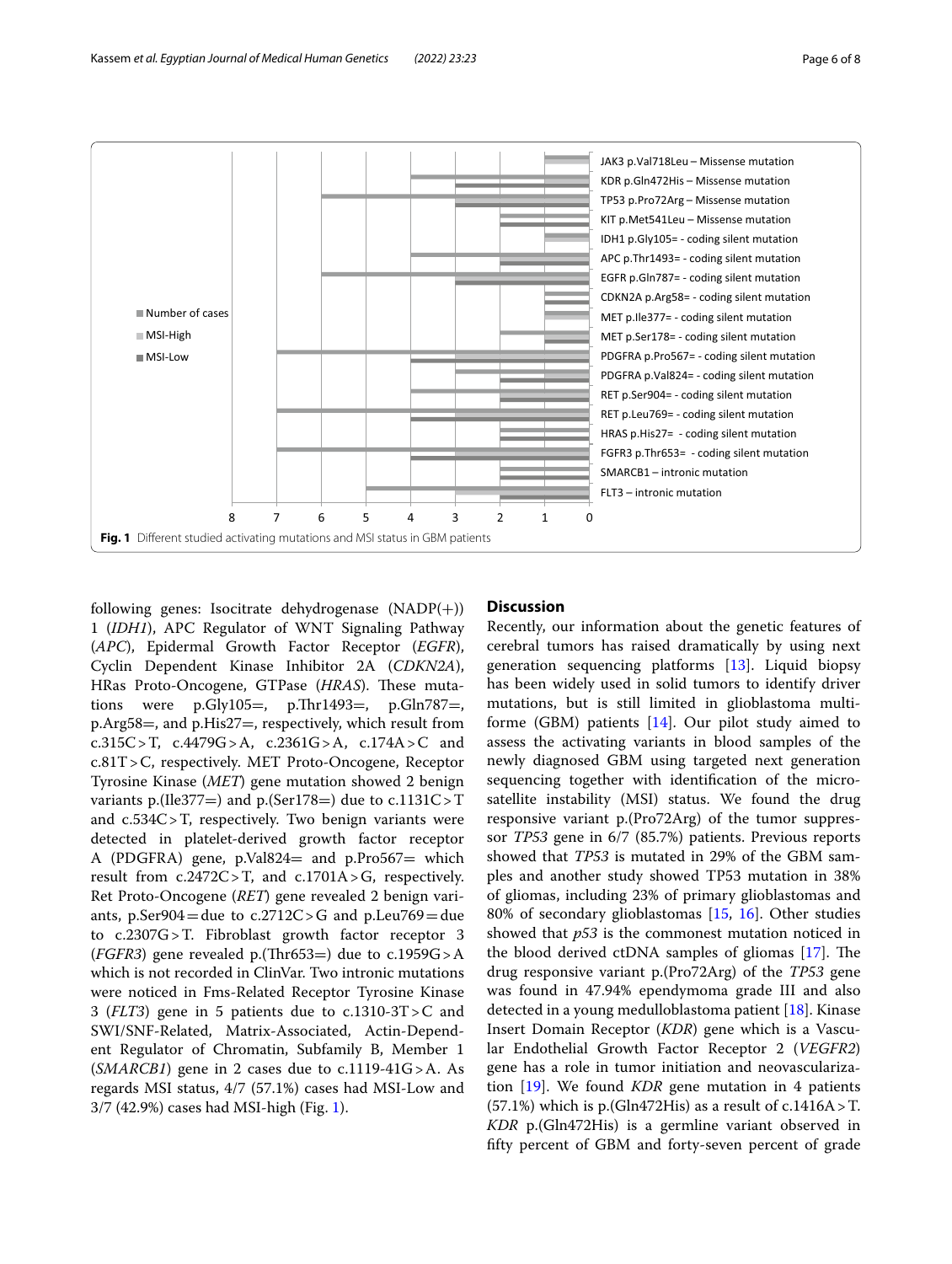2–3 astrocytomas [\[20](#page-7-14)]. A correlation between *KDR* p. (Gln472His) and risk of glioma has been observed, as unusual angiogenesis may be implicated in primary tumorigenesis [[21\]](#page-7-15) with the more angiogenic activity, the worse the survival rate. Thus, GBM patients with the p.(Gln472His) substitution have poor prognosis and this may be related to increases in micro vessel density [\[22](#page-7-16)]. Other reports found better survival in positive *KDR* p. (Gln472His) head and neck squamous cell carcinomas [\[23\]](#page-7-17). *KIT* mutations have been described in tumor cell proliferation, such as cancer stem cell proliferation, and proliferation of endothelium in gliomas and assisting tumor-related angiogenesis [\[24\]](#page-7-18). Here, we observed *KIT* p.(Met541Leu) variant in 2 (28.6%) patients which result from substitution at  $c.1621A > C$ . This variant has been described to enhance the receptor affinity to its ligand, stem cell factor (SCF) [\[25](#page-7-19)]. Zaman et al. [[20](#page-7-14)] observed *KIT* M514L in 43.75% of both patients of GBM and glioma grade 2–3 and this variant may be used as a marker of aggressiveness which result from mechanisms that do not include regulation of angiogenesis. In our study, only one patient revealed *JAK3* p.(Val718Leu) variant resulting from c.2152G > C substitution. JAK3 is a gene encodes a protein-tyrosine kinase which functions in cytokine receptor-mediated signal transduction and altered in 1.90% of all tumors [[26\]](#page-7-20). As regards MSI status in our GBM patients, 4/7 (57.1%) had MSI-Low and 3/7 (42.9%) had MSI-High. Viana-Pereira et al. [\[27\]](#page-7-21) found that 13.5% of high-grade glioma samples presented instability, with  $\left($  < 1%, 12.5% and 86.8%) are MSI-H, MSI-L stable tumors, respectively. Previous study noticed about 27% MSI in 45 pediatric high-grade gliomas using mononucleotide (BAT25 and BAT26) markers [[28\]](#page-7-22), another study did not note MSI in 41 cases using (CAT25, BAT25 and BAT26) [[29\]](#page-7-23). Further studies are needed to explore whether liquid biopsy in brain tumor patients could potentially defeat the natural difficulty developed accompanied by the standard tissue biopsy. Larger sample size and longer follow-up period are recommended to compare genetic mutations and MSI status in liquid based versus tissue-based biopsy by targeted next generation sequencing.

# **Conclusions**

Development of noninvasive or minimally invasive approaches to discover and monitor tumors is a major challenge and still limited in our brain tumor patients. This study identifies the molecular landscape and microsatellite instability status in a sample of Egyptian brain tumor patients, which may have an important role in improving the outcome, survival rate and to develop new personalized treatments.

#### **Abbreviations**

APC: APC Regulator of WNT Signaling Pathway; CNS: Central nervous system; COSMIC: Catalogue of Somatic Mutations in Cancer; ctDNA: Circulating tumor DNA; EGFR: Epidermal Growth Factor Receptor; FLT3: Fms-Related Receptor Tyrosine Kinase 3; GBM: Glioblastoma multiforme; GRCh37: Genome Reference Consortium Human Build 37; HNSCC: Head and neck squamous cell carcinoma; HRAS: HRas Proto-Oncogene, GTPase; IDH1/2: Isocitrate dehydrogenase (NADP(+)) 1/2; IRB: Institutional Review Board; KDR: Kinase Insert Domain Receptor; MET: MET Proto-Oncogene, Receptor Tyrosine Kinase; MGMT: O6-methylguanine methyltransferase; MSI: Microsatellite instability; NCI: National Cancer Institute; NGS: Next generation sequencing; PDGFRA: Plateletderived growth factor receptor alpha; RET: Ret Proto-Oncogene; SCF: Stem cell factor; SMARCB1: SWI/SNF-Related, Matrix-Associated, Actin-Dependent Regulator of Chromatin, Subfamily B, Member 1; TP53: Tumor protein TP53; VCF: Variant Call Format; VEGFR2: Vascular Endothelial Growth Factor Receptor 2.

#### **Acknowledgements**

We are grateful for our molecular laboratory & IT teams.

#### **Authors' contributions**

NK and MH elucidated the patient data. HS picked up the clinical data. HK analyzed the genetic data and was the main writer of the manuscript. All authors read and accepted the fnal manuscript.

#### **Funding**

No funding obtained.

#### **Availability of data and materials**

Available upon reasonable request.

## **Declarations**

#### **Ethics approval and consent to participate**

The study was accepted by Kasr Al Ainy Clinical Oncology department Institutional Review Board (IRB)-11-2019. Informed consent in a written form was taken from all patients involved in this work.

#### **Consent for publication**

This consent was obtained from all patients involved in this work.

# **Competing interests**

No confict of interest has been declared.

## **Author details**

<sup>1</sup> Clinical and Chemical Pathology Department, Kasr Al Ainy Centre of Clinical Oncology and Nuclear Medicine, School of Medicine, Cairo University, Cairo, Egypt.<sup>2</sup>Clinical Oncology Department, School of Medicine, Cairo University, Cairo, Egypt.<sup>3</sup> School of Medicine, Cairo University, Cairo, Egypt.

### Received: 22 April 2021 Accepted: 6 November 2021 Published online: 23 February 2022

#### **References**

- <span id="page-6-0"></span>1. Ostrom QT, Bauchet L, Davis FG, Deltour I, Fisher JL, Langer CE, Pekmezci M, Schwartzbaum JA, Turner MC, Walsh KM et al (2014) The epidemiology of glioma in adults: a "state of the science" review. NeuroOncol 16:896–913
- <span id="page-6-1"></span>2. Donato V, Papaleo A, Castrichino A, Banelli E, Giangaspero F, Salvati M, Delfni R (2007) Prognosticimplication of clinical and pathologic features in patients with glioblastomamultiforme treated withconcomitant radiation plus temozolomide. Tumori J 93:248–256
- <span id="page-6-2"></span>3. Shankar GM, Balaj L, Stott SL, Nahed B, Carter BS (2017) Liquid biopsy forbrain tumors. Expert Rev Mol Diagn 17:943–947
- <span id="page-6-3"></span>4. Nieder C, Grosu AL, Astner S, Molls M (2005) Treatment of unresectableglioblastomamultiforme. Anticancer Res 25:4605–4610
- <span id="page-6-4"></span>5. Delgado-Lopez PD, Rinones-Mena E, Corrales-Garcia EM (2018) Treatment related changes in glioblastoma: a review on the controversies in responseassessment criteria and the concepts of true progression,